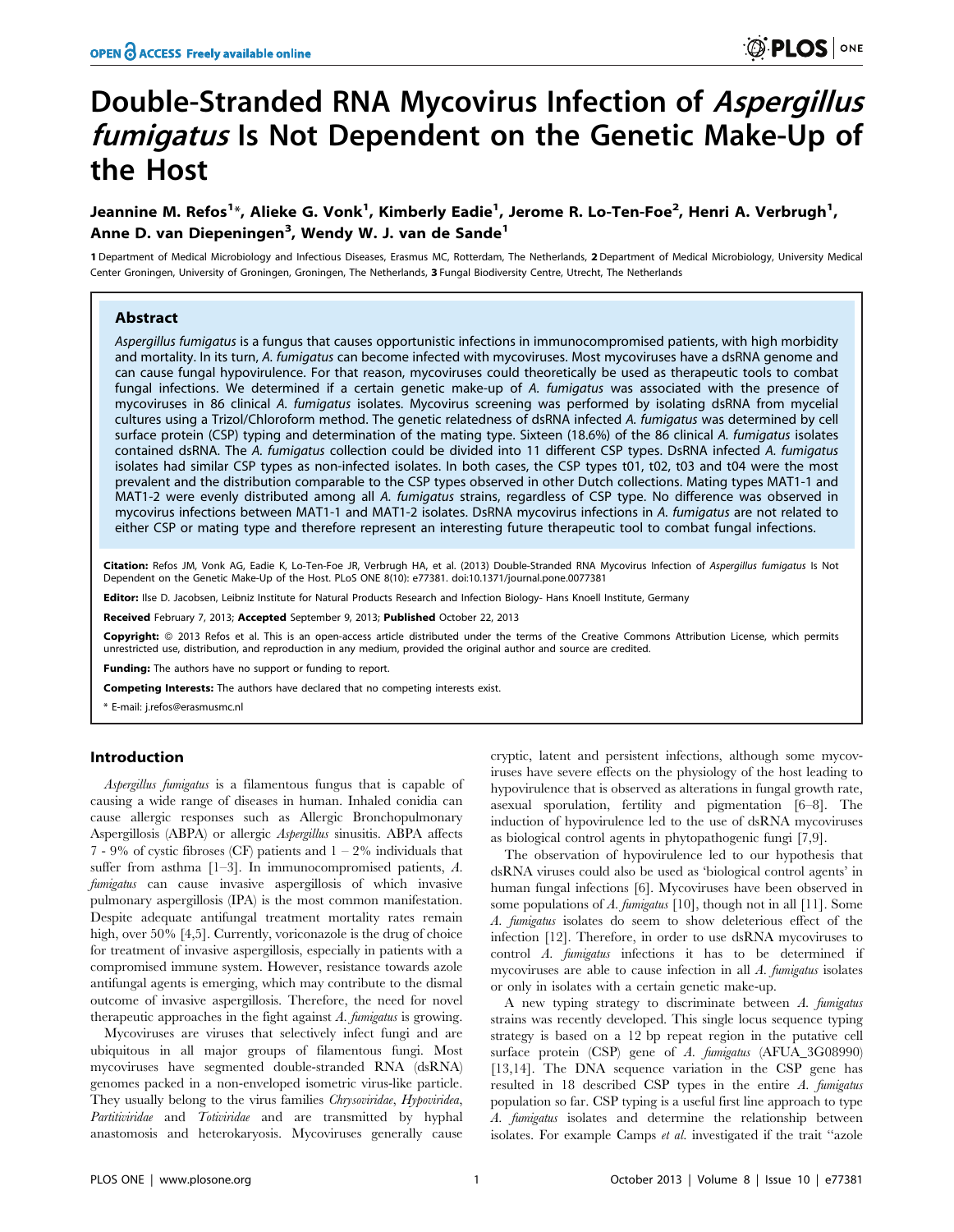resistance A. fumigatus isolates'' was associated with a specific CSP type. It appeared that azole resistance was associated with one specific CSP type [15]. This not only illustrates that CSP typing can distinguish A. fumigatus isolates at sub-population level, but also suggests that certain traits such as mycovirus infection may be linked to a certain CSP type.

Recently it was shown that A. fumigatus not only reproduces asexually but also sexually via the production of ascospores [16,17]. The species proved heterothallic and both opposite mating types MAT1-1 and MAT1-2 need to be present for sexual reproduction. Both mating types were found together in the same population [16,17]. The sexual cycle may be a way to transfer a mycovirus of an infected A. fumigatus strain to a non-infected strain, although in Aspergillus nidulans the sexual reproduction proved to hinder virus transfer to ascospores [18]. Alternatively direct cytoplasmic transfer between mating partners may open a way for mycovirus transfer. Hence, it is feasible that infection with a mycovirus is associated with a single mating type. In this study, we investigated if the genetic make-up of A. fumigatus is correlated to the presence of a mycovirus by determining the CSP and mating type of mycovirus infected and non-infected A. fumigatus isolates.

#### Materials and Methods

#### Collection of A. fumigatus isolates

A total of 86 clinical A. fumigatus isolates of different patients from the department Microbiology and Infectious Diseases of the Erasmus MC, Rotterdam were used in the study. The clinical isolates were mostly obtained from CF patients and some patients that underwent a lung, heart, liver or kidney transplantation. All isolates were identified as A. fumigatus by macroscopic growth on Sabouraud dextrose agar (Difco; Becton & Dickinson) and species identification was confirmed by DNA sequencing of the ITS1- 5.8S-ITS2 of the ribosomal operon region [19].

#### DNA isolation

To obtain genomic DNA, the isolates were grown on Sabouraud dextrose agar for 4 days at  $37^{\circ}$ C. The conidia of each isolate were harvested by 0.01% phosphate-buffered saline/ TWEEN-20 and genomic DNA from the freshly prepared conidia suspensions was extracted by the total purification DNA kit (Qiagen) as described by the manufacturer.

#### CSP typing

Part of the conserved surface protein (CSP) gene was amplified as described previously by Klaassen et al.[14]. DNA amplification products were purified and sequenced according to the protocol of the BigDye Terminator v3.1 Cycle sequencing ready reaction kit (Applied Biosystems & life technologies Europe B.V.). Reactions were sequenced on the ABI prism 3100 automated genetic analyzer (Perkin-Elmer Applied Biosystems, Inc.) and analyzed with the Sequencing Analysis (Applied Biosystems, Inc.). To identify the CSP type of an isolate, the DNA sequence was compared for similarities against the proposed nomenclature of 18 CSP sequence types [14].

# Mating type PCR assay

The mating type genotype of each isolate was determined by a multiplex PCR-based mating type test as described previously by Paoletti et al. [17].

#### Extraction of dsRNA

Spores were grown 48 h in liquid complete medium (CM) [20] in test tubes. The fresh mycelial culture was lyophilized and dsRNA was extracted by a commercial Gaunidium Thiocyanate reagent (TRIZOL, Invitrogen)/Chloroform method previously described by Délye et al. [21], with minor modifications: 800  $\mu$ l TRIZOL reagent was added under sterile conditions to a 1.5 ml microcentrifuge tube containing lyophilized mycelium. The mycelium was than crushed into small particles in the reagent using a sterile micropipette tip. After 5 min incubation on ice, 200 µl chloroform was added to the extract and manually homogenized for 30 sec. After centrifugation for 10 min at 10.000 x g at room temperature, the supernatant was transferred to a new sterile 1.5 ml microcentrifuge tube and 1 µl of RNAseA (4 mg/ml, Promega) was added to the supernatant to digest ssRNA and incubated for 30 min at  $37^{\circ}$ C. Three hundred ul of NH4OAc (2.5 M, Sigma) was subsequently added to the mix and incubated for 30 min at  $4^{\circ}$ C. The mix was centrifuged and the supernatant transferred to a new 1.5 ml microcentrifuge tube. Next, 600 µl cold isopropanol was added to the supernatant and the mix was incubated at  $-20^{\circ}$ C for at least 30 min. Afterwards the mix was centrifuged for 10 min at 12000 x g and the isopropanol was discarded. One ml of 75% (v/v) ethanol was added to the pellet and the total was centrifuged for 5 min at 4000 x g. After discarding the ethanol, the pellet was dried. Finally, the nucleic acids were resuspendend in 20 µl RNAse-free water (Invitrogen) and incubated overnight at  $4^{\circ}$ C. One  $\mu$ l ethidium bromide was added to 10 µl of the resuspended nucleic acids in RNAse-free water. Subsequently, 5 µl 1x loading buffer was added to the mix. The dsRNA was made visible by electrophoresis on a 2% agarose RNA gel in DEPC – 0.5 x TBE electrophoresis buffer, performed at 80 mA for 2.5 h and photographed in transmitted ultraviolet light.

#### **Statistics**

Overall percentages were determined by crosstabs (SPSS PASW statistics 17.0.2). The data on dsRNA virus infection frequencies associated with a specific CSP type and mating type were determined using the Fisher exact test (GraphPad Prism version 5.01).

#### Results

# The A. fumigatus collection could be divided in 11 CSP types

In order to study the genetic diversity in our A. fumigatus collection we determined the CSP type in 86 ITS confirmed A. fumigatus clinical isolates. Table 1 list the repeat types described by Klaassen et al. [14]. We observed 11 different CSP types in our collection: CSP type t01, t02, t03, t04, t05, t06, t08, t09, t011, t013, and a new CSP type that will be referred to as t20 in this study (Table 2). The CSP types t01, t02, t03, and t04 were the most prevalent in our collection.

# Double-stranded RNA fragments were obtained in 18.6% of A. fumigatus isolates

All 86 clinical isolates were screened for the presence of putative dsRNA viruses, which were detectable as bright and distinct dsRNA bands with gel electrophoresis. We scored the isolates for the presence or absence of the dsRNA segments. The presence of putative dsRNA virus was observed in 16 isolates (18.6%). As seen in figure 1, 5 different dsRNA patterns were detected ranging from 0.87–3 kb in genomic size. Eleven isolates presented 3 dsRNA fragments between 0.87–3 kb and one isolate presented 3 dsRNA fragments between 1.0–2.2 kb. One isolate presented 4 dsRNA fragments between 1.0–1.8 kb and one isolate presented 4 dsRNA fragments between 1.1–2.5 kb. Two isolates contained 5 dsRNA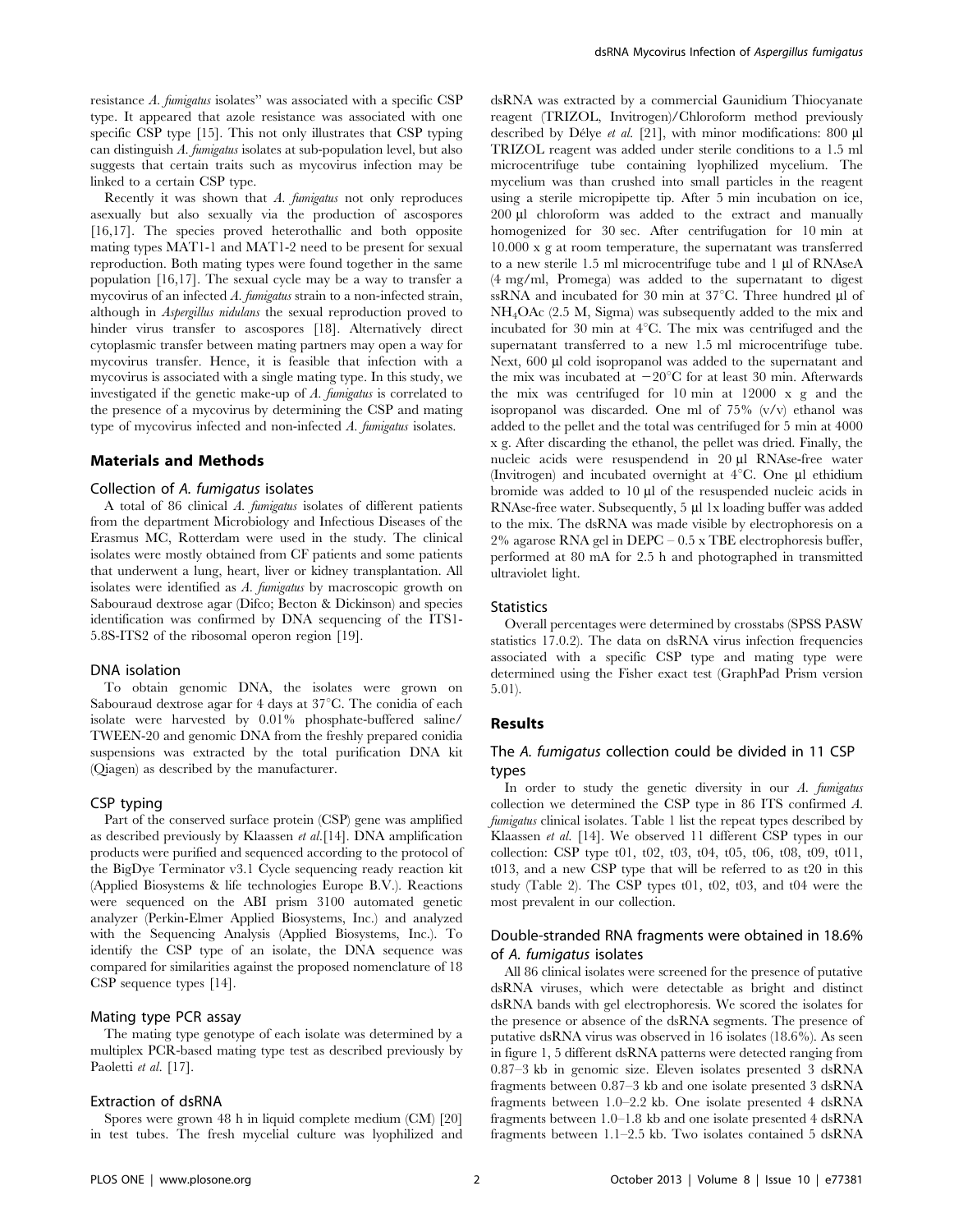| Table 1. Summary of CSP repeat sequences. |                        |  |  |  |  |
|-------------------------------------------|------------------------|--|--|--|--|
|                                           |                        |  |  |  |  |
| Repeat number                             | <b>Repeat sequence</b> |  |  |  |  |
|                                           | <b>ACTTCTGTCCCG</b>    |  |  |  |  |
| 2                                         | <b>ACTTCTGTCCCA</b>    |  |  |  |  |
| 3                                         | ACTCAAAACGCG           |  |  |  |  |
| 4                                         | <b>ACTTCAATCCCG</b>    |  |  |  |  |
| 5                                         | <b>ACTITTGTCCCG</b>    |  |  |  |  |
| 6                                         | <b>ACTTCAGTCCCG</b>    |  |  |  |  |
|                                           | <b>ACTACTATTGTG</b>    |  |  |  |  |
| 8                                         | <b>ACTTTTCTCCCG</b>    |  |  |  |  |
| 9                                         | <b>ACTTCTGTTCCG</b>    |  |  |  |  |

doi:10.1371/journal.pone.0077381.t001

fragments between 1.1–2.2 kb. Since genomes of chrysoviruses and partitiviruses have been observed in many fungal species and can be divided in  $2 - 4$  segments, we tried a PCR with primer sets designed to generate amplicons of the coding regions of the RNA dependent RNA polymerase (RdRP) and capsid protein of the chrysovirus and partitivirus previously described by Bhatti et al. [12]. However, no amplification occurred. Phenotypic differences between infected and non-infected A. fumigatus isolates were not observed.

#### Infection with dsRNA is not related to a certain CSP type

To assess if a dsRNA infection in A. fumigatus was associated with a specific CSP type, we determined the CSP types of all A. fumigatus strains. The dsRNA infection was observed in A. fumigatus isolates of the CSP types t01, t02, t03, t04, t05, t08, and t011 (Fig. 2). No significant difference was observed between infected A. fumigatus CSP types and non-infected A. fumigatus CSP types (Fisher exact,  $p = 0.58$ ), indicating that dsRNA mycovirus infection is not associated with a certain CSP type.

# Double-stranded RNA infections are distributed equally among mating type MAT1-1 and MAT1-2

The frequencies of the dsRNA infected  $\Lambda$ . fumigatus mating types MAT1-1 and MAT1-2 were studied to investigate a correlation between mycovirus infection and mating type. Of our 86 A. fumigatus clinical isolates 52.4% contained the MAT1-1 type locus and 47.6% contained the MAT1-2 locus. Among the different mating types dsRNA mycovirus infections were evenly distributed, as 13.9% of mating type MAT1-1 and 20.5% of mating type MAT1-2 was infected (Fisher exact,  $p = 0.40$ ). Furthermore, in principle both mating types were found in all CSP types.

#### Discussion

We have shown that dsRNA mycovirus infection of A. fumigatus strains is not related to a certain CSP type or mating type. This is an important finding since dsRNA mycoviruses must be able to infect almost all A. fumigatus isolates, before they can be regarded as a therapeutic tool for invasive aspergillosis. This is one of the requirements that must be met by dsRNA mycoviruses before they can be regarded as a therapeutic tool for invasive aspergillosis. Given the current limited options to treat potentially lethal invasive A. fumigatus disease, the increasing resistance towards the azole class of antifungal agents and the growing need for new therapeutic strategies, the results of this study indicate that dsRNA mycoviruses may indeed be mentioned as potential therapeutic tools.

Based on CSP typing, our collection proved to be of heterogeneous origin and the CSP types found in our collection were comparable with CSP types found in other Dutch collections [14]. In the study of Klaassen *et al.* [14] it was shown that the CSP types t01 to t04 are the most prevalent in the Netherlands and this is confirmed by our study. Similarly, mating types MAT1-1 and MAT1-2 were evenly distributed in our collection which is comparable MAT1-1:MAT1-2 ratio that is observed in worldwide clinical and environmental A. fumigatus isolates [17]. This also indicates that our collection and results are representative for many A. fumigatus collections world-wide.

To estimate how many isolates were infected with dsRNA mycoviruses, we isolated dsRNA by the TRIZOL/chloroform

Table 2. Overview of the identified CSP types among clinical A. fumigatus isolates.

| CSP type                | $-15$      | Codon      |       | <b>Repeat succesion</b>                         | Codon      |               | Prevelance n(%) |  |  |
|-------------------------|------------|------------|-------|-------------------------------------------------|------------|---------------|-----------------|--|--|
|                         |            | $-14$      | $-1$  |                                                 | $+1$       | $+3$          |                 |  |  |
| t01                     | <b>GTG</b> | <b>GTC</b> | CCG   | $1 - 1 - 1 - 1 - 5 - 3 - 1 - 6 - 3 - 7$         | <b>CCA</b> | CCT           | 22 (25.6)       |  |  |
| t <sub>02</sub>         | <b>GTG</b> | <b>GTC</b> | CCG   | $1 - 1 - 2 - 3 - 4 - 5 - 3 - 1 - 6 - 3 - 7$     | <b>CCA</b> | <b>CCT</b>    | 13(15.1)        |  |  |
| t03                     | GTG        | <b>GTC</b> | CCG   | $1 - 2 - 3 - 4 - 6 - 3 - 7$                     | <b>CCA</b> | <b>CCT</b>    | 13(15.1)        |  |  |
| $\frac{1}{104}$         | <b>GTG</b> | <b>GTC</b> | CCG/A | $1 - 2 - 3 - 4 - 5 - 3 - 1 - 6 - 3 - 7$         | <b>CCA</b> | <b>CCT</b>    | 20(23.3)        |  |  |
| t05                     | GTG        | <b>GTC</b> | CCG   | $1 - 1 - 1 - 3 - 1 - 6 - 3 - 7$                 | <b>CCA</b> | <b>CCT</b>    | 6(7.0)          |  |  |
| $\vert$ t <sub>06</sub> | <b>GTG</b> | <b>GTC</b> | CCG   | $1 - 1 - 1 - 2 - 3 - 4 - 5 - 3 - 1 - 6 - 3 - 7$ | <b>CCA</b> | <b>CCT</b>    | 2(2.3)          |  |  |
| $\vert$ t08             | GTG        | <b>CTC</b> | CCG   | 1-1-1-2-3-4-5-3-4-5-3-1-6-3-7                   | CCG        | <b>CCTCCT</b> | 4(4.7)          |  |  |
| t09                     | <b>GTG</b> | <b>GTC</b> | CCG   | $1 - 1 - 1 - 1 - 1 - 5 - 3 - 1 - 6 - 3 - 7$     | <b>CCA</b> | <b>CCT</b>    | 1(1.2)          |  |  |
| t11                     | GCG        | <b>CTC</b> | CCG   | $1 - 1 - 8 - 3 - 1 - 6 - 3 - 7$                 | <b>CCA</b> | <b>CCT</b>    | 3(3.5)          |  |  |
| $ t13\rangle$           | <b>GTG</b> | <b>CTC</b> | CCG   | 1-1-2-3-4-5-3-4-5-3-1-6-3-7                     | CCG        | <b>CCTCCT</b> | 1(1.2)          |  |  |
| t20 <sup>a</sup>        | GTG        | <b>GTC</b> | CCG   | 1-1-1-1-1-3-4-5-3-1-6-3-7                       | <b>CCA</b> | <b>CCT</b>    | 1(1.2)          |  |  |

\*According to the CSP type nomenclature in Klaassen et al. 2009.

<sup>a</sup>CSP type t20 is not reported among isolates in the previous study of Klaassen et al. 2009.

doi:10.1371/journal.pone.0077381.t002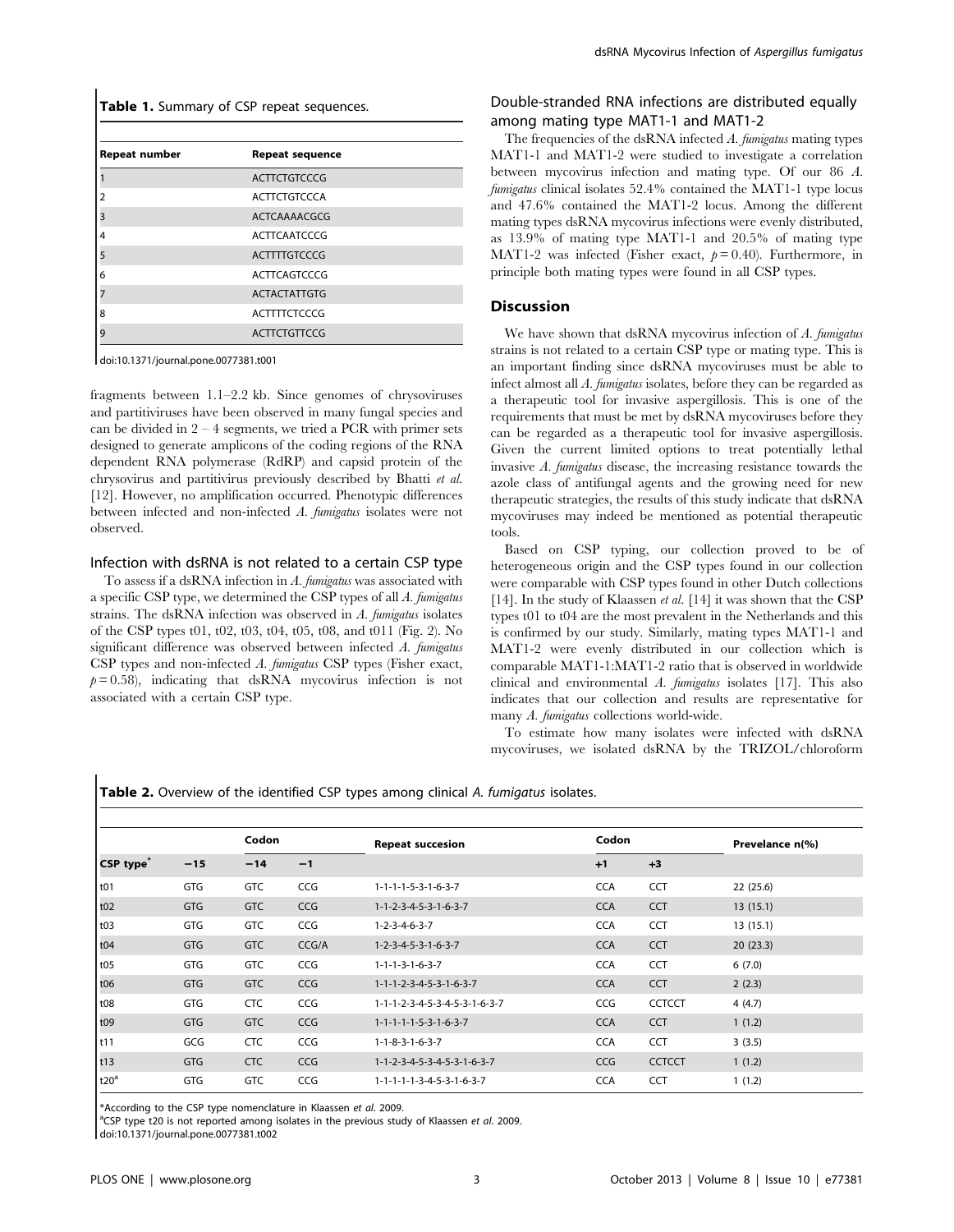

Figure 1. Five putative dsRNA patterns of the 16 mycovirus infected strains. A) Gel electrophoresis of isolated putative dsRNA patterns of A. fumigatus isolates, lane 1: dsRNA profiles observed in 11 isolates; lane 2: dsRNA profiles observed in 1 isolate; lane 3: dsRNA profiles observed in 1 isolate; lane 4: dsRNA profiles observed in 2 isolates and lane 5: dsRNA profiles observed in 1 isolate; lane M, DNA size marker. B) The dsRNA profiles displayed in lines.

doi:10.1371/journal.pone.0077381.g001



Figure 2. Frequency of CSP types among dsRNA infected and non-infected A. fumigatus strains. In 86 A. fumgiatus clinical isolates 11 CSP types were detected. DsRNA infection was observed in A. fumigatus CSP types t01, t02, t03, t04, t05, t08 and t011. No significant difference was observed between dsRNA infected A. fumigatus CSP types and non-infected A. fumigatus CSP types (Fisher exact,  $p = 0.58$ ). doi:10.1371/journal.pone.0077381.g002

method previously described by Délye et al. [21]. Although the demonstration of large dsRNA bands on electrophoresis gel, is a commonly used technique to demonstrate the presence of mycoviruses in fungi [8,10,11,18,22,23], theoretically these dsRNA fragments could be derived from other sources. For example, it has been known that small interfering dsRNA is present in Aspergillus species and that this can be detected by isolating dsRNA. Recently, Hammond et al.[22] has shown that RNA interference does occur in a mycovirusinfected A. nidulans strain. However, the size of this small interfering dsRNA is only 22–24 nucleotides, and since the size of the dsRNA fragments identified here was at least 0.87 kb, we feel that it did not interfere with our interpretation of the results. The observed dsRNA fragment sizes in our study ranged between 0.87 kb and 3 kb which was comparable to the sequenced unipartite and multipartite dsRNA fragment sizes observed from Aspergillus isolated mycoviruses belonging to members of the Chrysoviridae, Totiviridae or Partitiviridae [22,24,25]. Furthermore, others also demonstrated that the presence of these dsRNA fragments corresponded to the presence of isometric particles by electronic microscopy [8,26]. Based on these earlier findings, that dsRNA patterns between 3.7– 1220 kb could be classified as mycoviridae, it is most likely that our study observations of comparable dsRNA genomic patterns are indeed to be true putative mycoviruses. We have observed that at least 18.6% of the collection carried a dsRNA mycovirus. Previous studies of a wide range of Aspergillus species led to a frequency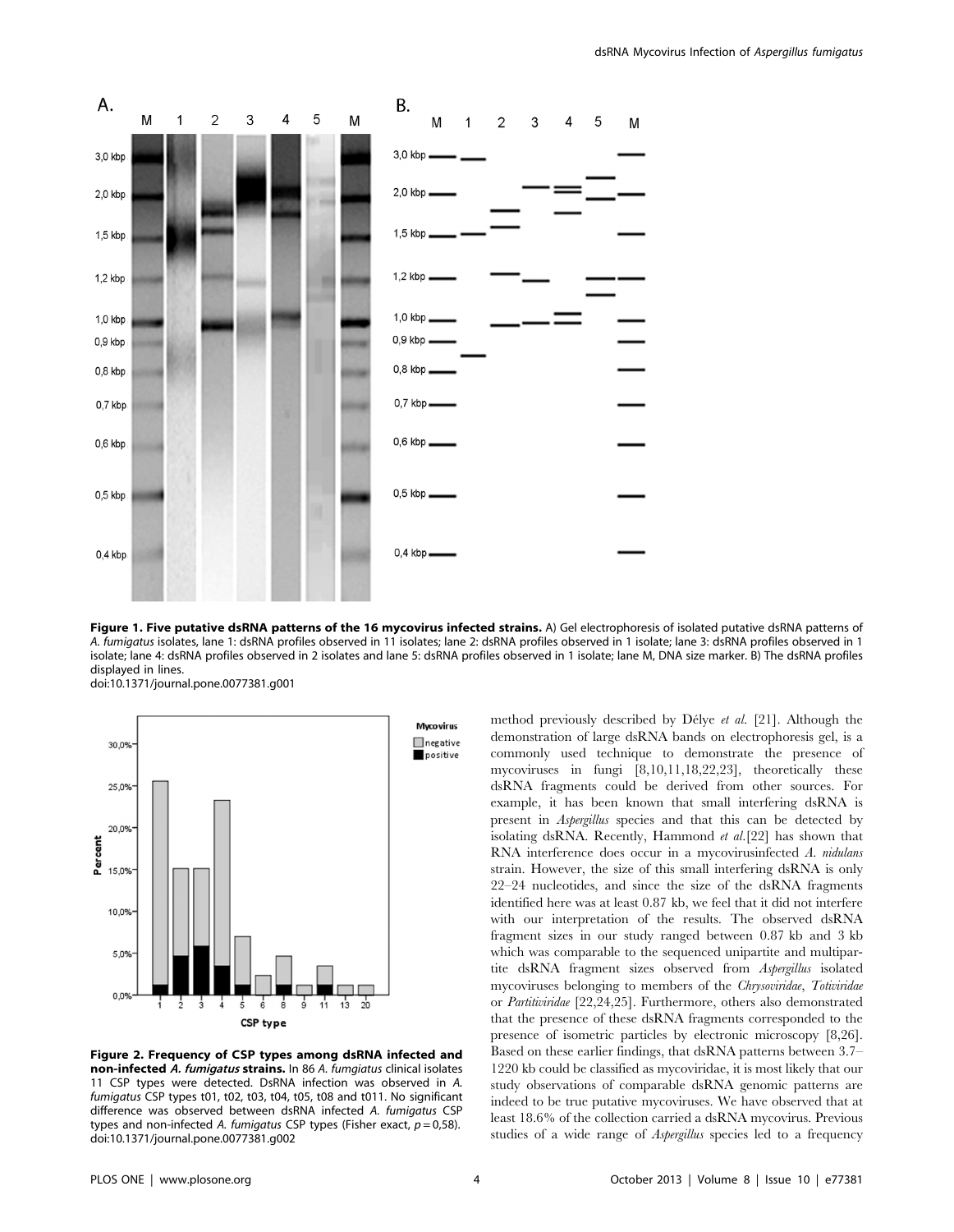observation of  $0 -13\%$  dsRNA carriage [10–12,27,28]. Limiting the observations to only  $A$ . fumigatus isolates, the dsRNA carriage decreases to  $0 - 6.9\%$  [10,11,27]. Thus the previously reported mycovirus carriage is lower than the carriage reported in our study. The higher frequency in our study cannot be attributed to the genetic make-up of the Aspergillus strains in our collection as we found similar CSP types and mating type frequencies as others. However, the observed dsRNA carriage difference could be related to either the thorough detection method used or to the geographic origin of the collection. The dsRNA isolating method that we used was not used by the studies that we compare our results with. This method by Délye et al.[21] has been used for isolating dsRNA mycoviruses of the phytopathogenic fungus Uncinula necator. With the technique, they also observed higher dsRNA carriage percentages in their European fungal isolates compared with that in North – American fungal isolates. They stated that the origin of the isolates explained the difference in the observed dsRNA frequencies [21]. As this is the first time that the frequency of dsRNA infection in A. fumigatus strains is investigated in the Netherlands, the observed difference found in dsRNA carriage in our study compared to others may be due to the geographical origin, or to the sensitivity of the method.

In addition we investigated if the mycovirus observed in our collection could be a chryso- or partitivirus with the primers described in Bhatti et al. [10]. However our PCR results were negative. A possible explanation could be that we completely observed different dsRNA patterns of a genomic size compared to the dsRNA patterns that were sequenced as a chrysovirus and partitivirus in the study of Bhatti et al. [10] Indeed, the genomic sizes of the dsRNA fragments in our study ranged from 0.87– 3 kb and were smaller in size compared to those in the study in Bhatti et al. [10] This might explain our negative PCR results and indicate that the dsRNA that we detected representing members of yet uncharacterized Chryso- and Partitiviridea or belong to another virus family.

As stated above, an essential finding of our study is that mycoviruses are not limited to a certain CSP or mating type, indicating that mycoviruses are able to infect all A. fumigatus isolates. Even though a relatively small number of isolates were used in the study, mycoviruses were found in all CSP types except types  $6, 9, 13$  and  $20$ . Since the number of  $A$ . fumigatus strains with these CSP types were only limited to 1 or 2 strains, we believe that the small sample size was the reason for not finding any mycovirus in these groups. However, only if a larger sample size for these CSP types is used, it can be ascertained that mycoviruses are able to infect strains with these CSP types. We therefore conclude that the susceptibility to a mycovirus infection seemed not to be restricted to a certain CSP type. Therefore our study has shown that the first requirement for a mycovirus to use as a therapeutic tool that can be applied to all A. fumigatus infected patients. Although CSP typing is highly reproducible and an easy laboratory technique for typing at the sub-population level of A. fumigatus isolates, it may have one drawback: CSP typing is not as discriminatory as STRAf typing to determine the relation between Aspergillus strains [13,14,29,30]. Thus, by using CSP typing we might have missed sub-populations that are naturally resistant to mycovirus infections. If this is the case, it means that the first requirement may not be met. However, this will probably be negligible portion of the A. fumigatus making it less likely that this would hinder the development of mycoviruses as therapeutic tools.

The second requirement for mycoviruses as a possible therapeutic tool is that the mycovirus should be able to be transferred from one strain to another. Vertical transfer from an infected strain to asexual conidiospores seems to be generally very efficient, while to sexual ascospores it may be less efficient [18,28]. Horizontal transfer between two unrelated strains may be aided by the fact mating types occur in approximately equal ratios and strains may be searching for a partner. Heterokaryon incompatibility under the control of heterokaryon incompatibility genes (hetgenes) is widespread in some Aspergillus species and may be blocking vegetative virus transfer [28], however in the case of A. fumigatus putative het-genes have been identified in the genome sequences while also groups of vegetative compatible clinical isolates have been found [31]. An extracellular phase is so far never found for mycoviruses.

The third important requirement is that mycoviruses should also be able to cause hypovirulence of the fungal host. We did not observe any phenotypic alternations in our dsRNA infected A. fumigatus isolates. However, mycoviruses generally belonging to the virus family Chrysoviridea or Partitiviridea can cause phenotypic alteration and attenuation of the growth of their A. fumigatus host [12]. Also in A. niger, mycoviruses have been identified with strong fitness effects, with and without phenotypic effects [8]. Intriguingly it has been show that mycoviruses can be viably transmitted between species of the same genus [18,28], but also between distant/related species [32]. Use of a strongly deleterious mycovirus could potentially be introduced in any A. fumigatus background for further spread within an infectious population.

Although we did not sequence the dsRNA mycoviruses present in our study, this would be the next step in the search of suitable mycoviruses to be used as therapeutic tools. Even if these mycoviruses by themselves were not able to cause hypovirulence, by genetically modifying them into a 'killer-phenotype' they might potentially help in the eradication of the fungus in the host. This latter step may even be essential to successful use of mycoviruses as therapeutical agents since a recently published paper demonstrated that the fungal burdens in the lungs of immunosuppressed mice were similar when infected with virus-free A. fumigatus or A. fumigatus containing a weakened chrysovirus [12].

A possible other approach to develop a killer-phenotype mycovirus could be obtained by the use of its specific viral structures as carriers. In plant viruses it has already been shown that viral coat proteins (CP) can function as carrier molecules. By modifying the CP structural properties the viruses could be used as a drug delivery system [33]. This fusion strategy has been applied in several research studies by expressing foreign antigenic epitopes as a novel therapeutic approach for foot and mouth disease, rabies and HIV 1 infection [34,35]. However, drawbacks of this fusion strategy are the unstable assembly properties of the viral CP to molecules or peptides [33–35]. Nonetheless, much more research is needed to establish accepted viable viral CP-molecule delivery systems.

Still, based on the fact that mycoviruses are not restricted to a certain Aspergillus CSP and mating type and based on the results achieved with plant viruses, mycovirus therapy remains a promising direction for a novel therapeutic approach for A. fumigatus infections in the future.

#### Author Contributions

Conceived and designed the experiments: AGV WWJVDS. Performed the experiments: JMR KE. Analyzed the data: JMR KE AGV WWJVDS. Contributed reagents/materials/analysis tools: ADVD JRLTF. Wrote the paper: JMR AGV ADVD JRLTF HAV WWJVDS.